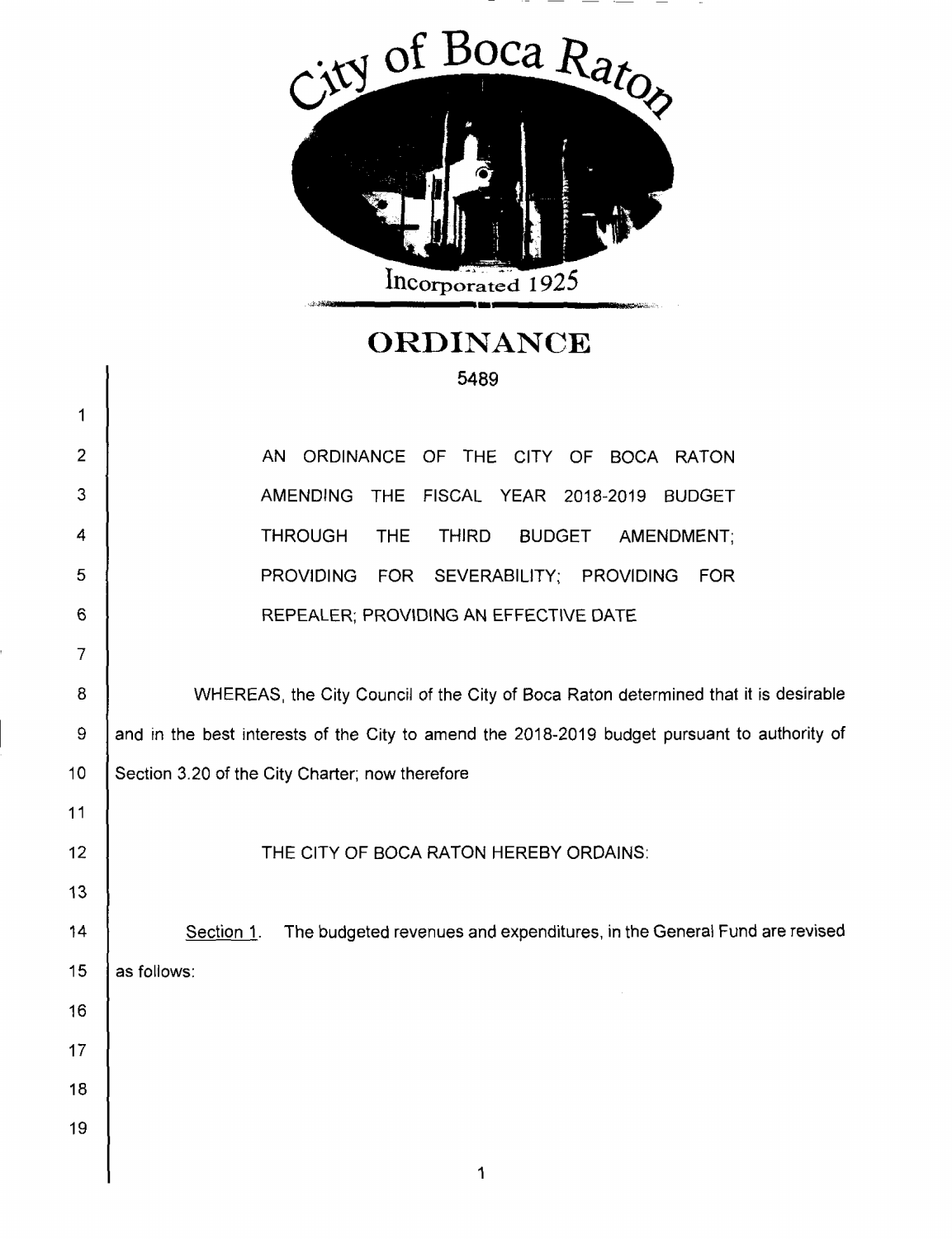| 1                        |                                                                                           |                                                                                      | Revenue     | <b>Expenditures</b> |  |
|--------------------------|-------------------------------------------------------------------------------------------|--------------------------------------------------------------------------------------|-------------|---------------------|--|
| $\overline{2}$           | 001-0000-358-2000                                                                         | Miscellaneous Local Seizers                                                          | \$14,000    |                     |  |
| $\mathbf{3}$             | 001-2211-521-6406                                                                         | <b>Other Capital</b>                                                                 |             | \$14,000            |  |
| 4                        |                                                                                           | 001-1511-581-8510 Information Tech Fund                                              |             | 1,800,000           |  |
| 5                        | 001-7999-584-9901                                                                         | Reserves                                                                             |             | (1,800,000)         |  |
| 6                        |                                                                                           |                                                                                      |             |                     |  |
| $\overline{\mathcal{L}}$ |                                                                                           |                                                                                      | \$14,000    | \$14,000            |  |
| 8                        | Section 2.<br>The budgeted revenues and expenditures, in the Information Technology       |                                                                                      |             |                     |  |
| 9                        | Fund are as follows:                                                                      |                                                                                      |             |                     |  |
| 10                       |                                                                                           |                                                                                      | Revenue     | <b>Expenditures</b> |  |
| 11                       |                                                                                           | 510-0000-381-1001 Transfer / General Fund                                            | \$1,800,000 |                     |  |
| 12                       |                                                                                           | 510-0431-591-6435 Computer Equipment (CIP# 510211)                                   |             | \$3,360,000         |  |
| 13                       | 510-0434-584-9901 Reserves                                                                |                                                                                      |             | (1,560,000)         |  |
| 14                       |                                                                                           |                                                                                      |             |                     |  |
| 15                       |                                                                                           |                                                                                      | \$1,800,000 | \$1,800,000         |  |
| 16                       |                                                                                           | Section 3. If any section, subsection, clause or provision of this ordinance is held |             |                     |  |
| 17                       | invalid, the remainder shall not be affected by such invalidity.                          |                                                                                      |             |                     |  |
| 18                       | Section 4. All ordinances and resolutions or parts of ordinances and resolutions and      |                                                                                      |             |                     |  |
| 19                       | all sections and parts of sections in conflict herewith shall be and hereby are repealed. |                                                                                      |             |                     |  |
| 20                       | Section 5. This ordinance shall take effect immediately upon adoption.                    |                                                                                      |             |                     |  |
| 21                       |                                                                                           |                                                                                      |             |                     |  |
| 22                       |                                                                                           |                                                                                      |             |                     |  |
| 23                       |                                                                                           |                                                                                      |             |                     |  |
| 24                       |                                                                                           |                                                                                      |             |                     |  |
| 25                       |                                                                                           |                                                                                      |             |                     |  |
| 26                       |                                                                                           |                                                                                      |             |                     |  |
|                          |                                                                                           |                                                                                      |             |                     |  |

2

 $\overline{\phantom{a}}$